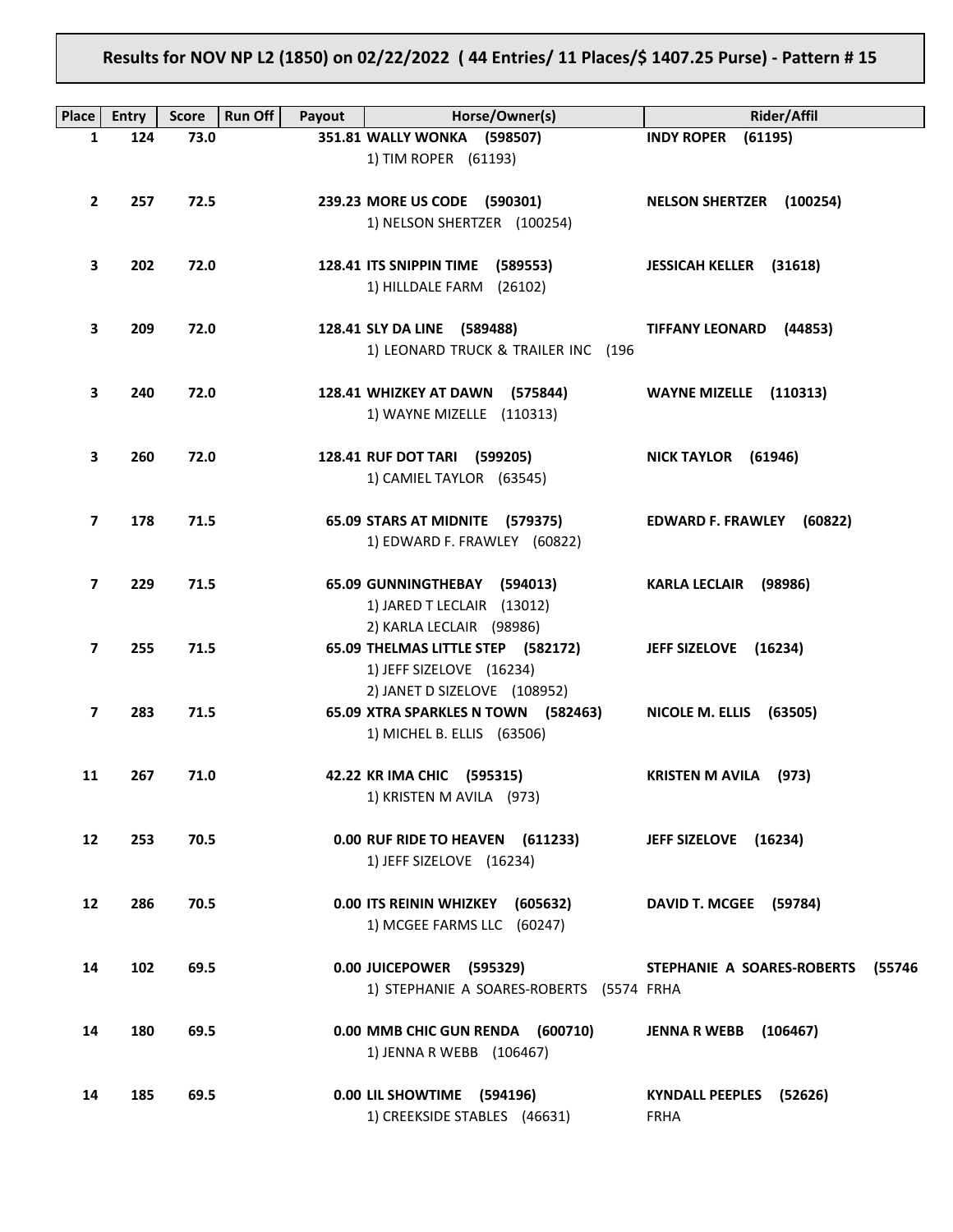| 14 | 235 | 69.5 | 0.00 LIL LIKE JUICE<br>(596088)<br>1) AMBER L MORGAN (52637)                                    | <b>AMBER L MORGAN</b><br>(52637)          |
|----|-----|------|-------------------------------------------------------------------------------------------------|-------------------------------------------|
| 18 | 105 | 69.0 | 0.00 HIDE YOUR MAGNUM (584163)<br>1) HANNAH JANE LUCAS (87650)                                  | HANNAH JANE LUCAS (87650)                 |
| 18 | 208 | 69.0 | 0.00 EBONY WHIZARD<br>(586772)<br>1) PEGGY LOVEJOY (52294)                                      | PEGGY LOVEJOY (52294)                     |
| 18 | 251 | 69.0 | 0.00 SHEZA CROME MAGNET (597665)<br>1) DAVID BUFFAMOYER (37495)                                 | DAVID BUFFAMOYER (37495)                  |
| 18 | 285 | 69.0 | 0.00 HEY BATTER BATTER (593562)<br>1) MCGEE FARMS LLC (60247)                                   | DAVID T. MCGEE (59784)                    |
| 18 | 292 | 69.0 | 0.00 WHIZS HOLLYWOOD STAR (532358)<br>1) HOLLY K TURNER (25808)                                 | <b>HOLLY K TURNER</b><br>(25808)          |
| 23 | 126 | 68.5 | 0.00 WALLAS CORONA (576450)<br>1) KATHARINE GEORGE CAPPE (106917)                               | <b>KATHARINE GEORGE CAPPE</b><br>(106917) |
| 23 | 194 | 68.5 | 0.00 BONITA CHIC (598473)<br>1) JILLANE B BROWN (10369)                                         | <b>JILLANE B BROWN</b><br>(10369)         |
| 23 | 246 | 68.5 | 2) WESLEY S. BROWN (17410)<br>0.00 XTRA VOODOO CHARM (595464)<br>1) TRACY FLORY HUNTER (501758) | <b>TRACY FLORY HUNTER</b><br>(501758)     |
| 26 | 263 | 68.0 | 0.00 HF DOIN THE MOB<br>(599311)<br>1) SHERRY E WAYNE (6168)                                    | <b>SHERRY E WAYNE</b><br>(6168)           |
| 27 | 280 | 64.5 | <b>0.00 CAPITAN INFERNO</b><br>(655345)<br>1) MASON DORSEY<br>(107332)                          | <b>MASON DORSEY</b><br>(107332)           |
| 28 | 155 | 64.0 | 0.00 CBK SPARKLIN WHIZKEY (581666)<br>1) BRET M KUHNS (70961)                                   | <b>BRET M KUHNS</b><br>(70961)            |
| 29 | 106 | 0.0  | 0.00 HS HOLLYWOOD WHIZ (570123)<br>1) HANNAH JANE LUCAS (87650)                                 | HANNAH JANE LUCAS (87650)                 |
| 29 | 123 | 0.0  | 0.00 GALS LOVE A SPOOK (598566)<br>1) TIM ROPER (61193)                                         | <b>INDY ROPER</b><br>(61195)              |
| 29 | 152 | 0.0  | 0.00 VOODOO WHIZ (600074)<br>1) MCGEE FARMS LLC (60247)                                         | DAVID T. MCGEE (59784)                    |
| 29 | 184 | 0.0  | 0.00 MR WHIZICOL (575790)<br>1) RINCK J HEULE (8471)                                            | RINCK J HEULE (8471)                      |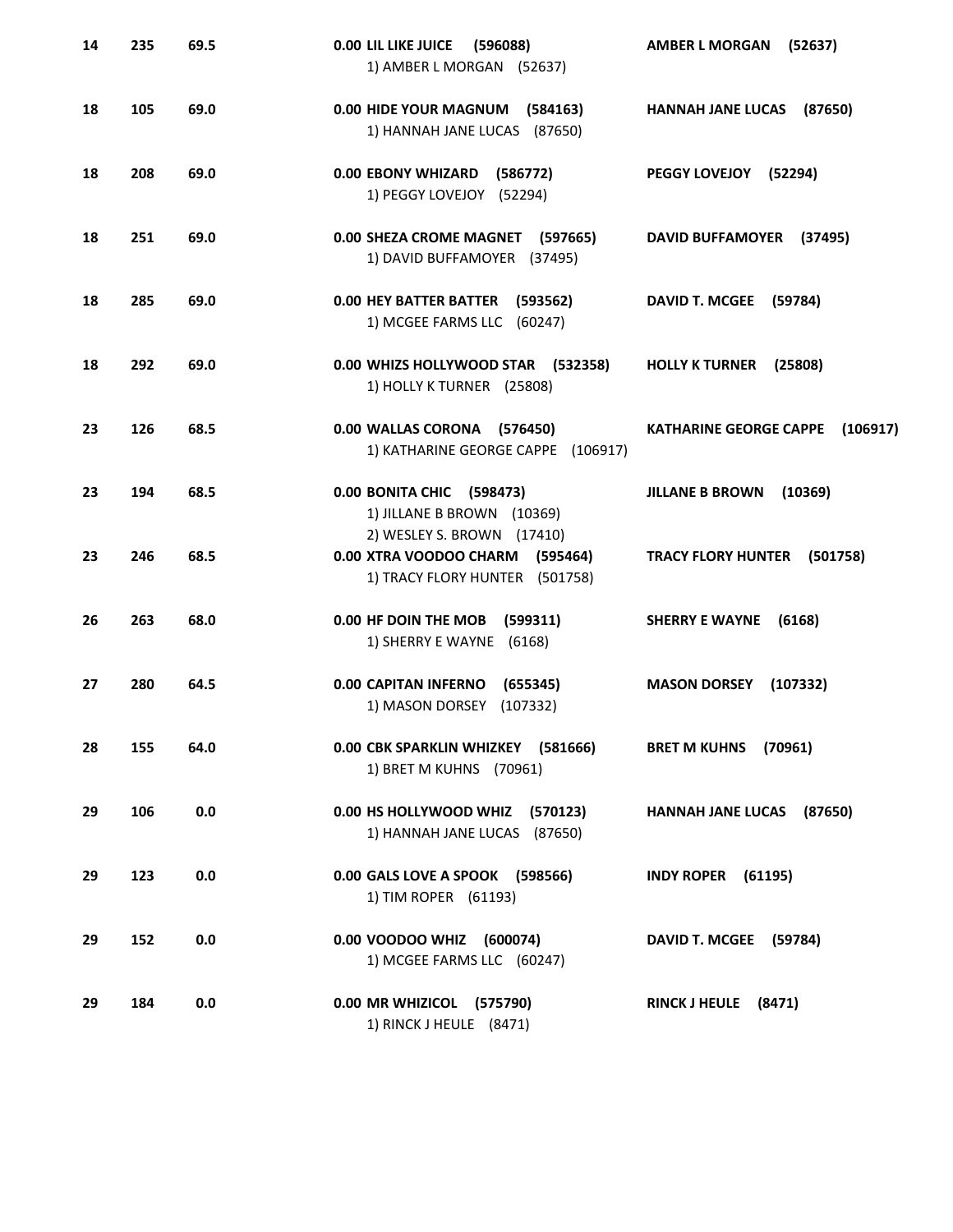| 29 | 187         | 0.0 | 0.00 SIXTY SIX GENES<br>(602221)<br>1) CREEKSIDE STABLES (46631)         | <b>KYNDALL PEEPLES</b><br>(52626)<br><b>FRHA</b>  |
|----|-------------|-----|--------------------------------------------------------------------------|---------------------------------------------------|
| 29 | 220         | 0.0 | 0.00 XTRA POP QUIZ<br>(601118)<br>1) KATIE JEDELE (112189)               | <b>KATIE JEDELE</b> (112189)                      |
| 29 | 223         | 0.0 | 0.00 RIDING WHIZ JOY (582795)<br>1) JENNIFER GROEHN (63737)              | <b>JENNIFER GROEHN</b><br>(63737)                 |
| 29 | 225         | 0.0 | 0.00 DIAMONDS IN MY DREAMS (573344)<br>1) LORRI L PETERSEN (32723)       | <b>LORRI L PETERSEN</b><br>(32723)                |
| 29 | 233         | 0.0 | 0.00 GUNNA BE YOUR PAPA<br>(585168)<br>1) BURT EVANS (25093)             | <b>BURT EVANS</b><br>(25093)                      |
| 29 | 252         | 0.0 | 0.00 SMOOTH SPARKLNG CHIC<br>(595613)<br>1) DAVID BUFFAMOYER (37495)     | <b>DAVID BUFFAMOYER</b><br>(37495)                |
| 29 | 274         | 0.0 | 0.00 DR FEEL GOOD<br>(605183)<br>1) DIRTY MONEY LLC (501683)             | <b>AUBREY GALBRAITH</b><br>(46014)<br><b>FRHA</b> |
| 29 | 287         | 0.0 | 0.00 RIPPIN UP THE DIRT<br>(588959)<br>1) MCGEE FARMS LLC (60247)        | <b>REGINA H. MCGEE</b><br>(60316)                 |
| 29 | 288         | 0.0 | 0.00 POP THAT TRUNK (593560)<br>1) MCGEE FARMS LLC (60247)               | <b>REGINA H. MCGEE</b><br>(60316)                 |
| 29 | 290         | 0.0 | 0.00 IM NOT A WIMPY CHIC<br>(590180)<br>1) LYLA GRACE TUTTLE<br>(501247) | <b>LYLA GRACE TUTTLE</b><br>(501247)              |
| 43 | 234 Scratch |     | 0.00 ITS ALL ABOUT SNOW<br>(590848)<br>1) AMBER L MORGAN<br>(52637)      | <b>AMBER L MORGAN</b><br>(52637)                  |
| 43 | 289 Scratch |     | 0.00 SILVER GUN VOODOO<br>(600078)<br>1) MCGEE FARMS LLC (60247)         | <b>REGINA H. MCGEE</b><br>(60316)                 |

Show Secretary: